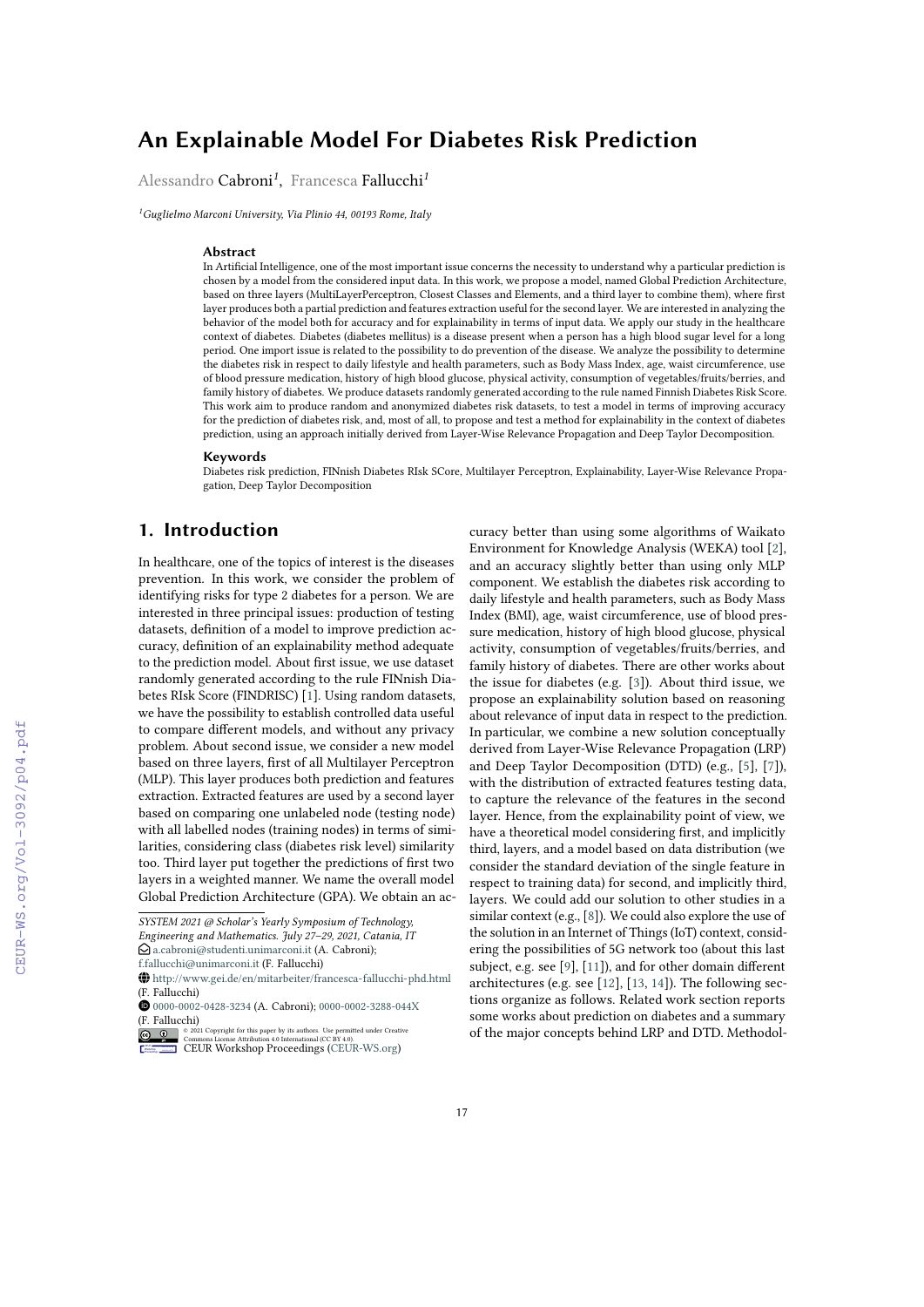ogy section reports the step followed in the research for this work. Tools and environments section reports the principal tools and environments used to implement and test our solution. Dataset definition section outlines the rule used to implement random generated datasets, with a visual distribution in terms of mean and standard deviation over all input attributes. Dataset analysis section reports the result of an analysis conducted on the greatest training dataset. It presents the results of a prediction test using some algorithms available on WEKA tool. Prediction model section describes the model defined and tested in this work in the context of diabetes risk prediction. In this section, we present also the used accuracies definition, the values of hyper-parameters which instantiate the model, and the prediction results. Explainability model section presents our solution to explain the behavior of the prediction model in terms of input data. This section reports also the hyper-parameters used in the test finalized to explainability and the results in terms of input data relevance for the prediction. In the conclusion section, we briefly summarize the obtained results about dataset creation, accuracy prediction, and explainability.

# **2. Related work**

In this section, we first briefly cite three chosen works about prediction in the context of diabetes. Then, we present some concepts about explainability, in particular for LRP and DTD.

In [\[15\]](#page-7-0), they use Pima Indian Diabetes (PID) dataset and they test seven Machine Learning (ML) algorithms for predictions related to diabetes, using WEKA tool too. They obtain the best results by using Logistic Regression (LR) and Support Vector Machine (SVM) for diabetes prediction. They also implemented a Neural Network (NN) with two hidden layers for the accuracy. In [\[16\]](#page-7-1), they evaluate the risk of diabetes based on lifestyles and family background. They consider 952 instances produced by questionnaire related to health, lifestyle and family background. They applied different ML algorithms both to this dataset and to PID dataset. Most accurate performance is for Random Forest (RF) Classifier. Also in [\[17\]](#page-7-2), they trained the ML models using PID dataset. They propose a framework based on pre-processing, K-fold Crossvalidation (KCV), Grid search for hyper-parameters, to select the best model among different algorithms. In future work they are interested in applying their results in other medical context to verify the general usefulness. In the general context of explainability, as basis for our studying we are interested on LRP and DTD. In this section, we review some of the concepts described in [\[5\]](#page-7-3), [\[7\]](#page-7-4), [\[18\]](#page-8-0), [\[19\]](#page-8-1), and [\[20\]](#page-8-2). In LRP, prediction back propagate in the NN. Each propagation redistributes in the lower

level of the NN by a conservation rule:

$$
R_j = \sum_k \frac{z_{ik}}{\sum_j z_{jk}} R_k \tag{1}
$$

 $z_{ik}$  corresponds to how much the neuron j contributes to be relevant for neuron k. The recursive propagation finishes at the input data. One single step can be defined as a Taylor decomposition. In our context, we consider a MLP as an acyclic graph based on Rectified Linear Unit (ReLU) activation function at each layer with input data not less than zero. Supposing to have a neuron N receiving the scalar  $x_{input} = (x_1, \ldots, x_n)$  and producing the scalar  $y_{output}$ , we have:

$$
y_{output} = \max(0, \sum_{k=1}^{n} x_i w_{ij} + b_j)
$$
 (2)

with  $b_j \leq 0$ . Considering DTD, we have that LRP corresponds to a succession of Taylor expansions local for each neuron. We now consider that the output can be described as a first-order Taylor expansion. Defining  $[y_{output}]$  as the redistribution of  $y_{output}$  on the neuron i of the lower layer, we have the rule of redistribution  $(z^{+}$ -rule) when the lower level of N is a ReLU layer:

$$
[y_{output}]_i = \frac{x_i w_{i,j}^+}{\sum_{k=1}^n x_k w_{kj}^+} y_{output}
$$
 (3)

n equals to the number of neurons in the lower level of N;  $v^+ = |v|$ . Defining  $x_f$  as the final output of the NN for a particular input data, we have that  $[[x_f]_i]_i$  corresponds to the quantity of  $x_f$  distributed from one node j to one node i, where i is an input node for node j.  $[x_f]_i$ corresponds to the quantity of  $x_f$  distributed on node i:

$$
[x_f]_i = \sum_{j=1}^{n^1} [[x_f]_j]_i
$$
 (4)

 $n^1$  equals to the number of nodes in the higher level for node i. Considering  $[x_f]_j = x_j c_j$  (neuron activation and constant value), we have:

$$
[x_f]_i = \sum_{j=1}^{n^1} [[x_f]_j]_i = \sum_{j=1}^{n^1} [x_j \ c_j]_i = \sum_{j=1}^{n^1} [x_j]_i \ c_j = x_i \ c_i
$$
\n(5)

 $n^1$  equals to the number of nodes in the higher level of node i. Moreover,

$$
c_i = \sum_{j=1}^{n^1} \frac{w_{ij}^+ [x_f]_j}{\sum_{i=1}^n x_{i^1} w_{i^1 j}^+}
$$
(6)

 $n^1$  equals to the number of nodes in the higher level of node i, and n is the number of neurons in the lower level of j (the same level of i). At the beginning, we have  $[x_f]_f = x_f c_f$  and  $c_f = 1$ . By induction, there is a product structure with a backward propagation rule and the conservation of the output (redistribution on input nodes).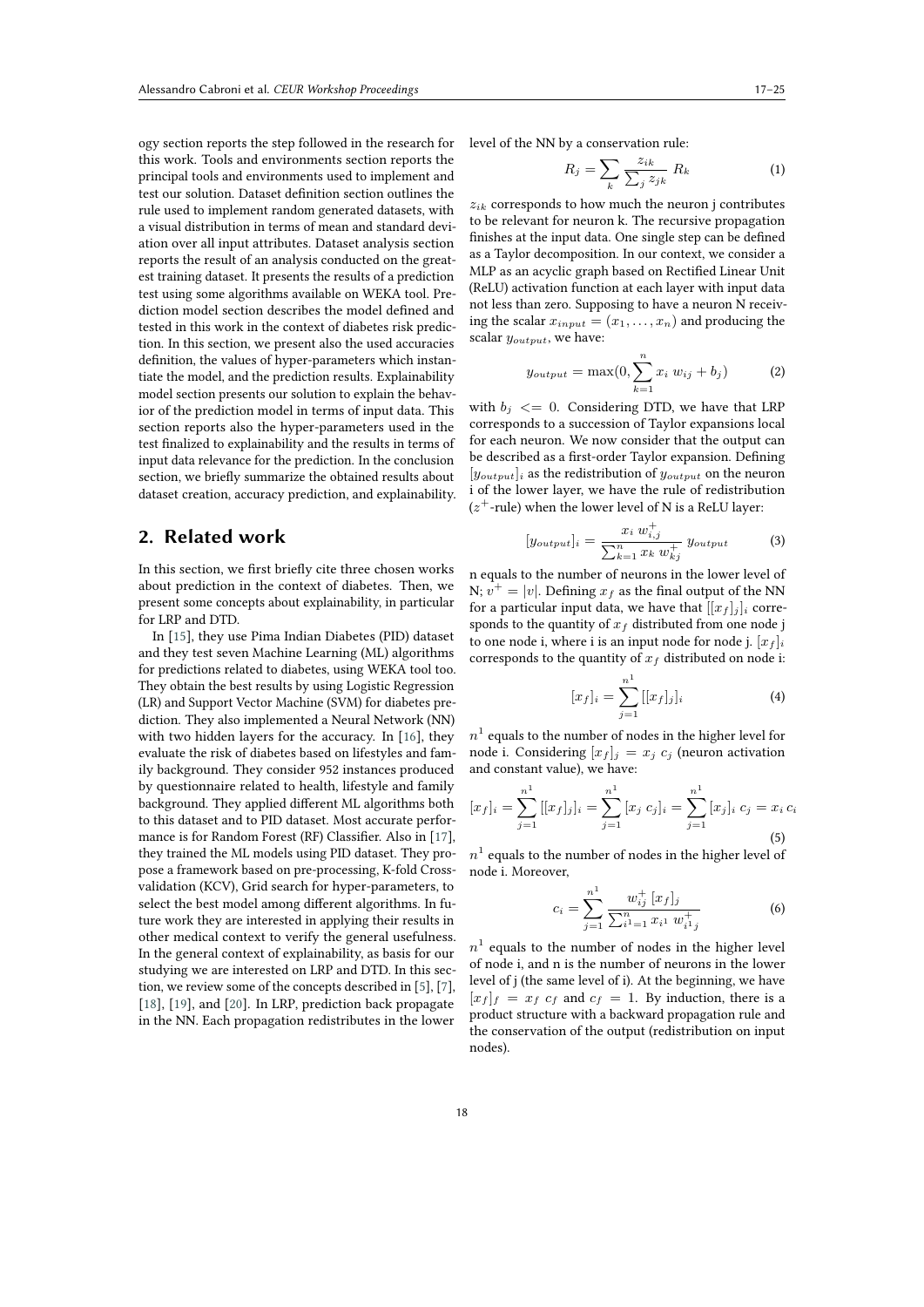| a chvilomnomis and tools.    |                                                                                                           |
|------------------------------|-----------------------------------------------------------------------------------------------------------|
| Set                          | Tool and environment                                                                                      |
| Datasets definition          | Colaboratory (Colab) - Backend Google Compute Engine Python™ 3                                            |
| Prediction<br>Explainability | RAM: 0.75GB out of 12.69GB; available disk space: 38.47GB<br>out of 107.72GB Tensor Processing Unit (TPU) |
| Dataset analysis             | Weka 3.8.5 - Windows 8.1 (64 bit) - Intel® Celeron® CPU 1007U<br>1.50Ghz RAM 4G (3.88G usable)            |

<span id="page-2-0"></span>**Table 1** Used environments and tools.

# **3. Methodology**

In this research, we firstly analyzed some papers about diabetes risk predictions and explainability for LRP and DTD. We selected a rule (FINDRISC) to produce random datasets. We defined our prediction model, named GPA, with three layers: MLP for partial prediction and features extraction, Closest Classes and Elements (CCE) for partial prediction, Weighted Sum (WS) for final prediction. CCE evaluates similarity between one unlabeled node and all labelled nodes, using extracted features. WS sums the two partial predictions, adequately weighted, to define the final prediction by argmax. We analyzed the best hyper-parameters, using GridSearchCV of scikit-learn tool too. We analyzed the test predictions comparing GPA accuracies against MLP accuracies and some WEKA algorithms accuracies. We defined explainability solution based on a forward DTD derived component for first and implicitly third layer, and on weight (standard deviation) of extracted features (related to the training data) for second and implicitly third layer. We tested the explainability using a simplified MLP.

### **4. Tools and environments**

Table [1](#page-2-0) reports the used environments and tools distinguishing between first set (datasets definition, prediction, explainability) and second set (only dataset analysis).

# **5. Dataset definition**

We generate eight datasets according to FINDRISC [\[1\]](#page-7-5). Four datasets are for prediction experiments (2500 elements for testing; 1000, 1500, and 2000 for training), and other four are for explainability experiments (1750 elements for testing; 1000, 1250, and 1500 for training). The rule identifies risk individuals, without laboratory tests. It considers five risk levels in respect to score: very low (0-3), low (4-8), moderate (9-12), high (13-20) and very high (21-26). All datasets are equally balanced in respect to the possible scores. These are the attributes to be considered: BMI (weight (kg) / height squared (m2)), age (years), waist circumference (differentiating for gender), use of blood pressure medication, history of high blood glucose, physical activity expressed in hours/week, daily consumption of vegetables, fruits or berries, family history of diabetes. The score is calculated according to the rule. The random input data are normalized to [0, 1]. These are the input data of our prediction model, while the risk score is the right prediction. In Figure [1,](#page-3-0) we can see the distribution (mean and standard deviation) of the generated datasets.

# **6. Dataset analysis**

For a preliminary analysis of the produced datasets, we considered the dataset with 2000 elements and we analyzed in details both their data distribution and accuracy results, by using WEKA tool [\[2\]](#page-7-6). In Table [2](#page-3-1) we can see accuracy results for the considered algorithms: J48, KStar, MLP, Naïve Bayes (NB), RandomTree (RT). We used 10 fold cross-validation for the analysis.

## **7. Prediction model**

Our prediction model have three layers: first layer is MLP, second layer is CCE (it uses features extracted from MLP), and third layer combines predictions of both MLP and CCE. MLP have the following elements: dense, batch normalization, activation–ReLU, dropout, dense, batch normalization, activation–ReLU, dropout, dense, batch normalization, activation–ReLU, dropout, dense, activation–Softmax. CCE uses the features extracted from third dense layer; for each testing node we implement this algorithm:

- Calculate Euclidean distance between the considered testing node and all training nodes
- Normalize these distances to [0,1]
- Using normalized distances, calculate Gaussian kernel similarity between the considered testing node and all training nodes:

$$
sim_{i,j} = e^{-\frac{d(i,j)^2}{2\sigma^2}}
$$
 (9)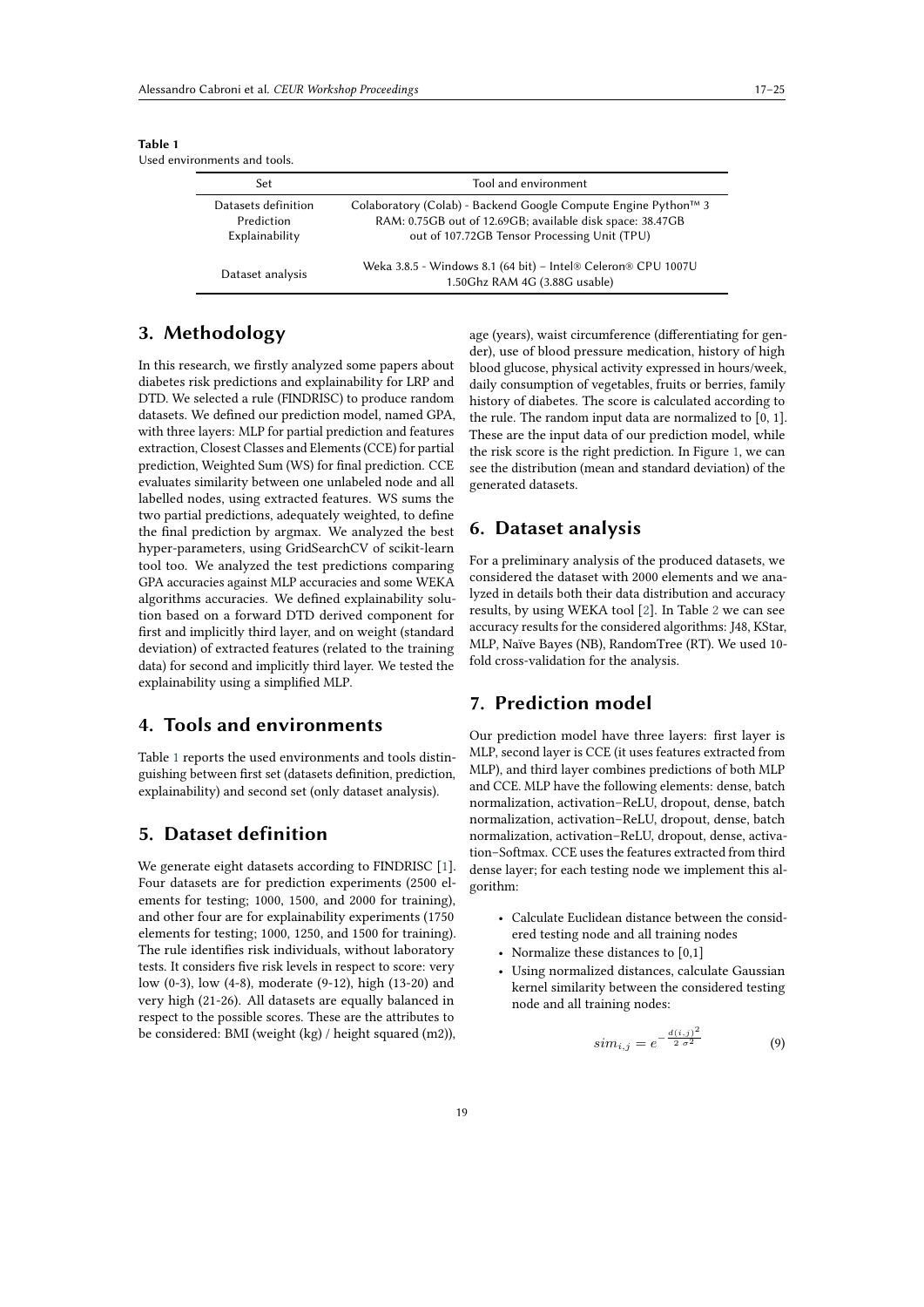

**Figure 1:** Dataset distribution for input data (from left to right: prediction and explainability experiments).

### <span id="page-3-1"></span>**Table 2**

WEKA prediction tests using dataset with 2000 nodes (10-fold cross-validation).

<span id="page-3-0"></span>

| Model | Accuracy |
|-------|----------|
| 48    | 0.826    |
| KStar | 0.71     |
| MLP   | 0.7965   |
| ΝB    | 0.713    |
| RT    | 0.7595   |

- Normalize these similarities to [0, 1]
- For each possible label (risk class), calculate the sum of similarities
- Normalize all sums to the overall sum
- Recalculate sum distribution, considering the similarity between labels too, according to the following algorithm (m is the number of labels/risk classes):

*STemp=NP.copy(S) S[0]=STemp[0]+STemp[1]\*(m-1)/m for h in range(1,m-1): S[h]=STemp[h]+(STemp[h-1]+STemp[h+1])/2\*(m-1)/m S[m-1]=STemp[m-1]+STemp[m-2]\*(m-1)/m S=S/NP.sum(S)*

The third layer of the prediction model, considering the single testing node, for each class produces the weighted sum of probabilities obtained by both MLP and CCE for that class. Prediction is obtained by argmax function.

### **7.1. Accuracy definition**

We consider two accuracy definitions (eq. [7](#page-3-2) and eq. [8\)](#page-3-3). The second definition uses the similarities between labels, because risk levels are orderable. In particular: np is the number of unlabeled nodes,  $RL_i$  is the right label for i node,  $PL_i(j)$  is the value of probability distribution for unlabeled node i considering label j, and m is the number of possible labels (classes, risk levels).

### **7.2. Hyper-parameters**

Hyper-parameters have been chosen with some preliminary tests. Initially, for MLP component we considered GridSearchCV for a first analysis. We produced a random dataset of 1000 nodes using mlpClassifier with 200 max iterations and the following parameter space: hidden-LayerSizes with (128,256,32), (256,512,32), (512,1024,32); learningRateInit with 0.01, 0.1; validationFraction with 0.1, 0.2; batchSize with 50, 100. For this analysis, we obtained this results as best: batchSize=100, hiddenLay-

<span id="page-3-2"></span>
$$
accuracy = \frac{\sum_{i=1}^{np} if(argmax_{j \in \{1, ..., m\}} PL_i(j) = RL_i, 1, 0)}{np}
$$
\n
$$
(7)
$$

<span id="page-3-3"></span>
$$
accuracy1 = \frac{\sum_{i=1}^{np} (1 - \frac{|argmax_{j \in \{1, ..., m\}} PL_i(j) - RL_i|}{m-1})}{np}
$$
\n(8)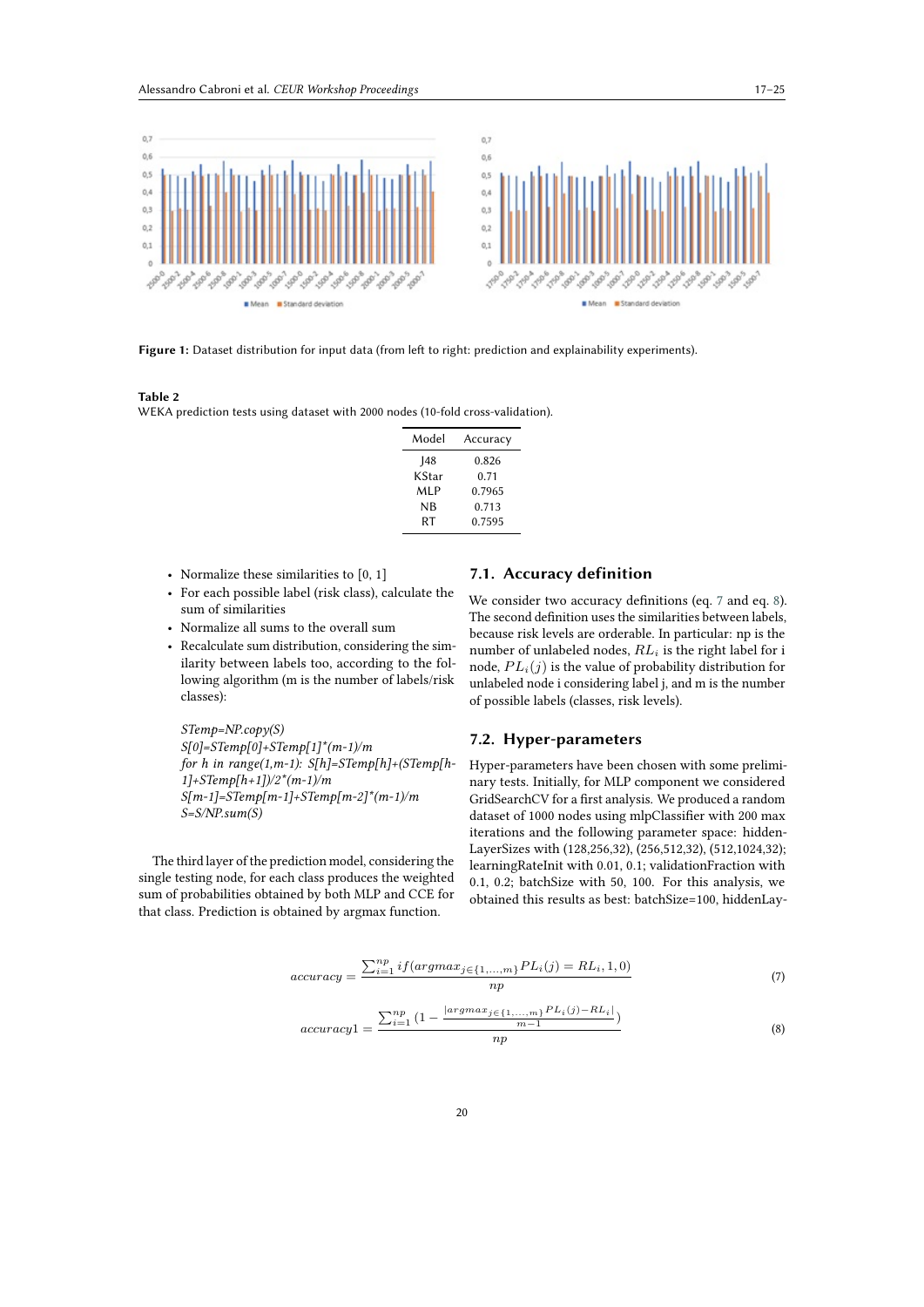### <span id="page-4-0"></span>**Table 3**

Hyper-parameters for prediction tests.

| Component  | Parameter           | Value                       |
|------------|---------------------|-----------------------------|
| input      | numberOfAttributes  | 9                           |
| <b>MLP</b> | batchSizeMLP        | 100                         |
| <b>MLP</b> | decayMLP            | $1e-6$                      |
| <b>MLP</b> | dropoutParameterMLP | 0.25                        |
| <b>MLP</b> | epochsMLP           | 1000                        |
| <b>MLP</b> | learningRateMLP     | 0.01                        |
| <b>MLP</b> | unitsFirstDenseMLP  | 512                         |
| <b>MLP</b> | unitsSecondDenseMLP | 1024                        |
| <b>MLP</b> | unitsThirdDenseMLP  | 16, 32 (extracted features) |
| <b>MLP</b> | unitsFourthDenseMLP | 5 (prediction classes)      |
| <b>MLP</b> | validationSplitMLP  | 0.2                         |
| CCE        | gaussianKernelWidth | 0.5                         |
| WS         | modelWeightMLP      | 0.05                        |
| WS         | modelWeightCCE      | 0.95                        |
|            |                     |                             |

<span id="page-4-1"></span>

| anı<br>ı |  |
|----------|--|
|----------|--|

Accuracies results for MLP and GPA

| Model      | Number of labelled nodes | Number of extracted features | Accuracy           | Accuracy1 |
|------------|--------------------------|------------------------------|--------------------|-----------|
| <b>MLP</b> | 1000                     | 16                           | 0.8252             | 0.9559    |
| <b>MLP</b> | 1000                     | 32                           | 0.8188             | 0.9543    |
| <b>MLP</b> | 1500                     | 16                           | 0.8356             | 0.9587    |
| <b>MLP</b> | 1500                     | 32                           | 0.8392             | 0.9597    |
| <b>MLP</b> | 2000                     | 16                           | 0.8552             | 0.9638    |
| <b>MLP</b> | 2000                     | 32                           | 0.8564             | 0.9641    |
| <b>GPA</b> | 1000                     | 16                           | 0.82673008         | 0.9562    |
| <b>GPA</b> | 1000                     | 32                           | 0.82512752         | 0.9558    |
| <b>GPA</b> | 1500                     | 16                           | 0.8399342399999999 | 0.9597    |
| <b>GPA</b> | 1500                     | 32                           | 0.8463356799999999 | 0.9614    |
| <b>GPA</b> | 2000                     | 16                           | 0.8599420799999999 | 0.9649    |
| <b>GPA</b> | 2000                     | 32                           | 0.8583425600000001 | 0.9645    |

erSizes=(128, 256, 32), learningRateInit=0.01, validation-Fraction=0.1. After other empirical tests, we chose the hyper-parameters described in Table [3.](#page-4-0)

### **7.3. Prediction results**

In Table [4,](#page-4-1) we present accuracy results for both only MLP component and all model GPA. In Figure [2,](#page-5-0) we outline the differences between accuracy of GPA and MLP. As we can see, we have a slightly better performance with GPA. Moreover, the results are better than the results obtained with the algorithms tested with WEKA tool. Of course, we must remember that we are reasoning with restricted random datasets and so our conclusions are useful only from a testing point of view and not for healthcare formal deductions. In Table [5,](#page-5-1) we present execution times for prediction tests.

### **8. Explainability model**

Considering DTD theory, we define a simplified rule to calculate the relevance of the single input parameter against the single feature extracted from MLP first layer. We consider the weights of the edges for the trained MLP. We do not consider biases. Moreover, we manage the possible weight of the features for the Gaussian kernel distances in the CCE layer. The potential weight is calculated according to labelled nodes, corresponding to training data. We weight the standard deviation of a feature. In fact, features with a high variation give a high contribute to the substantial distances and so they have a significant contribute for prediction classification (we could also analyze better the possibility to normalize training features values). We first obtain a formula for explainability which does not depend from the particular input data and prediction. Then, we apply the formula to a single input data by multiplication, so to calculate the percentage of relevance for that parameter in the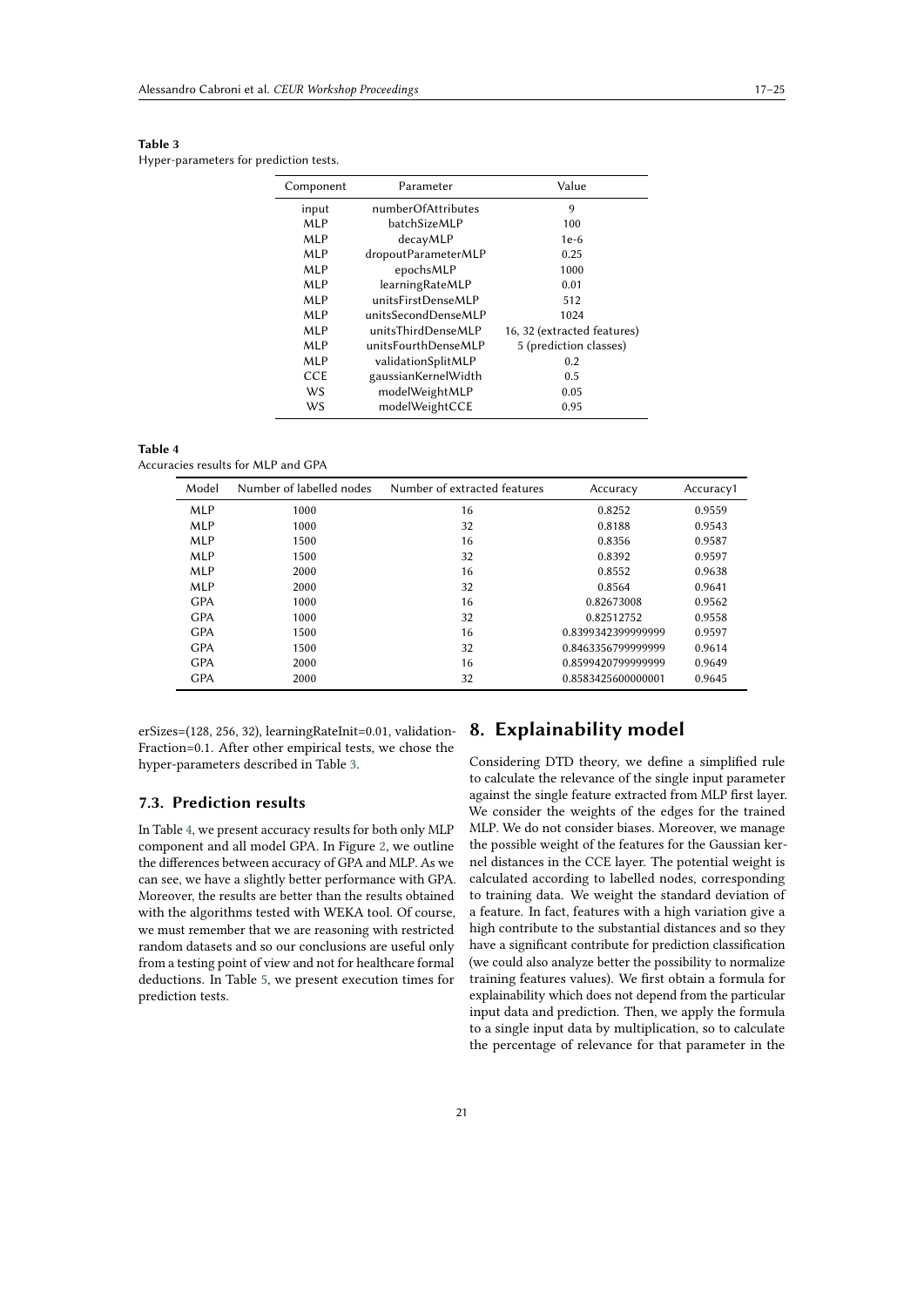

Figure 2: GPA-MLP accuracy/accuracy1 vs number of extracted feature (left: 16; right: 32).

#### <span id="page-5-1"></span>**Table 5**

Execution times of prediction model.

<span id="page-5-0"></span>

| Number of labelled nodes | Number of extracted features | Execution time |
|--------------------------|------------------------------|----------------|
| 1000                     | 16                           | 00:03:28       |
| 1000                     | 32                           | 00:03:31       |
| 1500                     | 16                           | 00:04:50       |
| 1500                     | 32                           | 00:04:53       |
| 2000                     | 16                           | 00:06:14       |
| 2000                     | 32                           | 00:06:21       |

considered prediction. Here, we use a forward definition for explainability, maintaining the conservation of total relevance. Formally, if we have a normalized unlabeled node represented by the input data  $(v_1, \ldots, v_n)$ , with  $\forall i \in \{1, ..., n\}$   $v_i \in [0, 1]$ , we can establish the relevance of input i in the prediction as  $R_{i,v}$  ddefined in the equations [\(10\)](#page-5-2), [\(11\)](#page-5-3), [\(12\)](#page-5-4), [\(13\)](#page-5-5). Where:

- F is the number of extracted features
- $x_f^i$  is the value of feature f for labelled node i
- N is the number of labelled nodes (training dataset)
- $C_{l+1}$  is the number of neurons for layer l+1 of MLP (layer 0 is the input data)
- LF is the layer of MLP for features extraction; for a particular f, this layer has only one neuron

<span id="page-5-2"></span>
$$
R_{i,v} = \frac{v_i \sum_{f=1}^{F} \left[Rnorm_{i,0}^f \sigma_f\right]}{\sum_{j=1}^{n} v_j \sum_{f=1}^{F} \left[Rnorm_{j,0}^f \sigma_f\right]}
$$
\n
$$
(10)
$$

<span id="page-5-3"></span>
$$
\sigma_f = \frac{\sqrt{\sum_{i=1}^{N} (x_f^i - \frac{\sum_{i=1}^{N} x_f^i}{N})^2} - \min_{f \in \{1, \dots, f\}} \sqrt{\sum_{i=1}^{N} (x_f^i - \frac{\sum_{i=1}^{N} x_f^i}{N})^2}}{\max_{f \in \{1, \dots, f\}} \sqrt{\sum_{i=1}^{N} (x_f^i - \frac{\sum_{i=1}^{N} x_f^i}{N})^2} - \min_{f \in \{1, \dots, f\}} \sqrt{\sum_{i=1}^{N} (x_f^i - \frac{\sum_{i=1}^{N} x_f^i}{N})^2}}
$$
(11)

<span id="page-5-4"></span>
$$
Rnorm_{i,l}^{f} = \sum_{j=1}^{C_{l+1}} \frac{Rnorm_{j,l+1}^{f} w_{i,j+l+1}^{+}}{\sum_{k=1}^{C_{l}} w_{k}^{+} j_{j+1}}
$$
(12)

<span id="page-5-5"></span>
$$
Rnorm_{1,LF}^{f} = 1
$$
\n(13)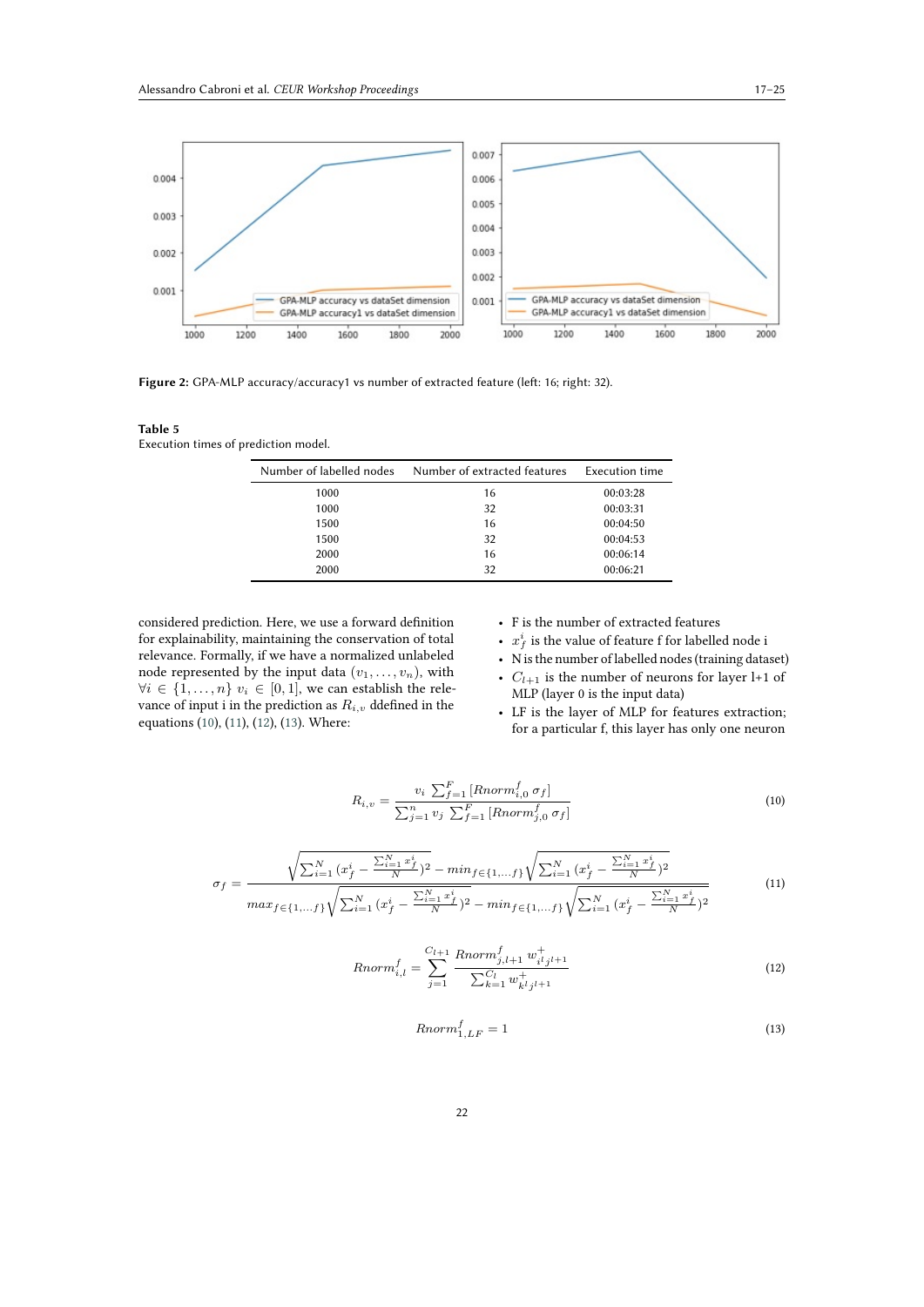<span id="page-6-0"></span>

| п<br>٠ | ш |
|--------|---|
|--------|---|

Hyper-parameters for explainability tests.

| Component      | Parameter                  | Value                  |
|----------------|----------------------------|------------------------|
| input          | numberOfAttributes         | 9                      |
| MLP            | batchSizeMLP               | 100                    |
| MLP            | decayMLP                   | $1e-6$                 |
| MLP            | dropoutParameterMLP        | 0.25                   |
| MLP            | epochsMLP                  | 1000                   |
| MLP            | learningRateMLP            | 0.01                   |
| MLP            | unitsFirstDenseMLP         | 64                     |
| MLP            | unitsSecondDenseMLP        | 128                    |
| MLP            | unitsThirdDenseMLP         | 8 (extracted features) |
| MLP            | unitsFourthDenseMLP        | 5 (prediction classes) |
| MLP            | validationSplitMLP         | 0.2                    |
| <b>CCE</b>     | gaussianKernelWidth        | 0.5                    |
| WS             | modelWeightMLP             | 0.05                   |
| WS             | modelWeightCCE             | 0.95                   |
| explainability | C                          | [9,64,128,1]           |
| explainability | LF                         | 3                      |
| explainability | MLPLevelsForExplainability | [0,4,8]                |

corresponding to the particular feature extracted f

-  $w_{i^l j^{l+1}}^+$  is the absolute value of the weight of MLP for the edge which connect neuron i of layer l with neuron j of layer l+1

As we can see,  $v_i$  is the only element related to the particular input data. All the other elements expressed in the formulas depends only on fixed hyper-parameters and on original training dataset. Moreover, in our tests, we calculate the constant components of  $R_{i,v}$  only once, so to optimize the tests computation.

### **8.1. Hyper-parameters**

Starting from hyper-parameters used for prediction tests, we simplified MLP component establishing new hyperparameters for explainability tests, where we repeated training and prediction process too. We report the chosen configuration values in Table [6.](#page-6-0)

### **8.2. Explainability results**

In Figure [3,](#page-6-1) we present the results of explainability tests. In particular, we can see the average relevancies for all input data in respect to all testing predictions. E.g., we can see particular relevancies for parameter 1 (age), 2 (BMI), 3 (waist circumference), 8 (family history) and less relevancies for parameter 2 (gender). Of course, we must remember that we are reasoning with restricted random datasets and so our conclusions are useful only from a testing point of view and not for healthcare formal deductions. In Table [7,](#page-7-7) we present execution times for explainability tests.



<span id="page-6-1"></span>**Figure 3:** Average relevancies vs number of training nodes (left/top: 1000; right/top: 1250; left/bottom: 1500).

# **9. Conclusion**

In this work, we have proposed an explainable model to predict diabetes risk. We have tested our model using random defined datasets produced according to a healthcare rule named FINDRISC. We chose to define random data to have the possibility to evaluate our model in a controlled manner (input data are sufficiently distributed and risk predictions are equally distributed) and to overcome any privacy problem. We defined our model, named GPA, using three layers. First layer considers a MLP module and it is used both to produce a first partial mixed prediction and to extract features for the second layer. This layer, named CCE, produces a partial mixed prediction considering the similarity between a single unlabeled node in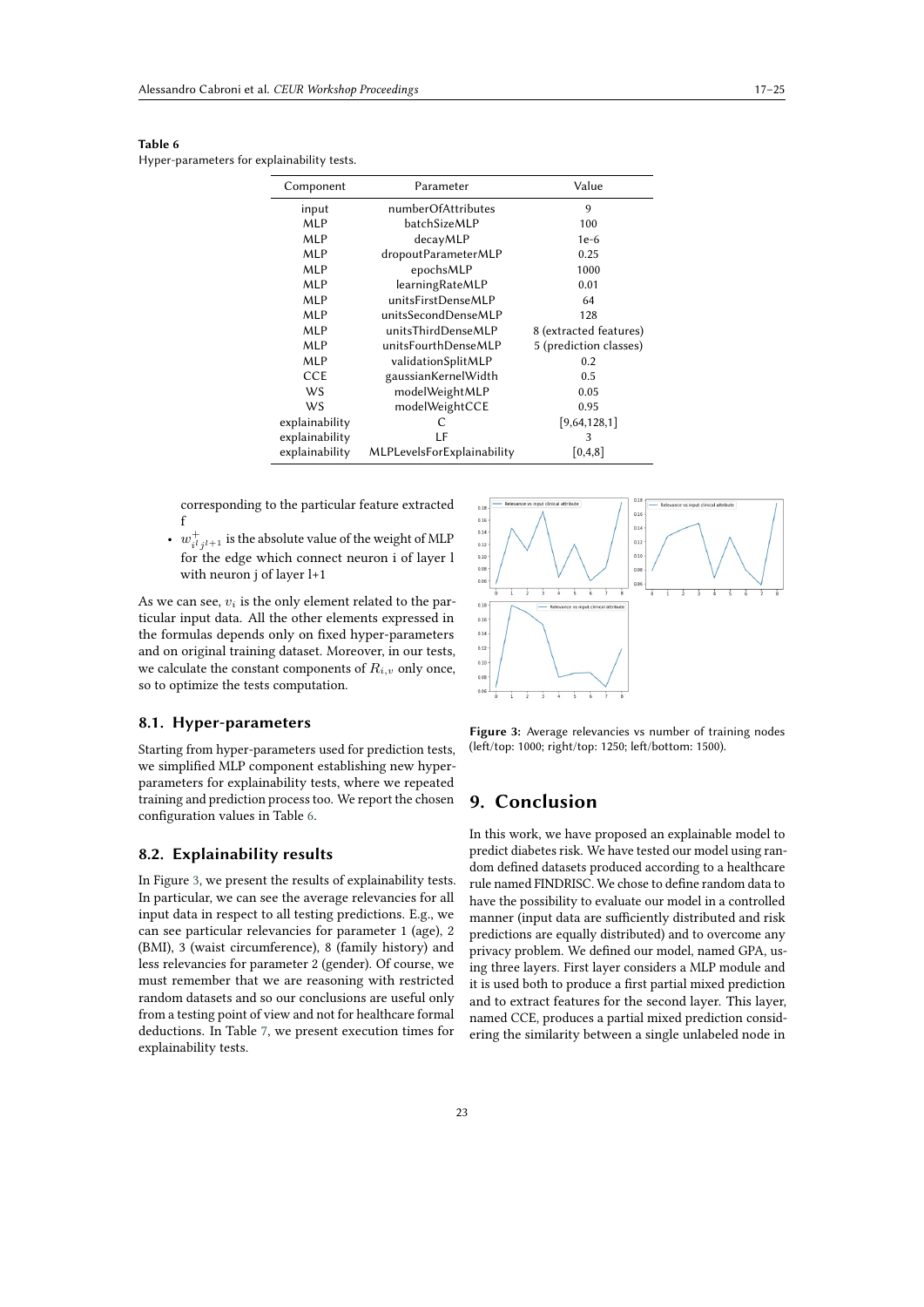<span id="page-7-7"></span>

| ×<br>٠ |  |  |
|--------|--|--|
|        |  |  |

Execution times of explainability model.

| Number of labelled nodes | Number of extracted features | Execution time |
|--------------------------|------------------------------|----------------|
| 1000                     |                              | 00:02:44       |
| 1250                     |                              | 00:02:32       |
| 1500                     |                              | 00:02:39       |

respect to all labelled nodes, managing class distances too. In this layer, a node is represented by the features extracted from first layer. Third layer, named WS, considers the sum of the partial mixed prediction of the first and second layer (in a weighted manner) to obtain the final prediction by argmax. Experimentally, we noticed that accuracy improves using the all GPA model in respect to using only MLP layer. Moreover, we noticed that accuracy results are better than considering accuracy results produced using some algorithms of WEKA tool. The most contribute of our research is the explainability of our model in terms of input parameters, useful for a MD (medical doctor) understanding, also considering more predictions together. Generally, we must remember that now our conclusions are useful only from a testing point of view and not for real deductions.

# **References**

- <span id="page-7-5"></span>[1] https://www.mdcalc.com/findrisc-finnishdiabetes-risk-score, last accessed 2021/16/07
- <span id="page-7-6"></span>[2] Weka 3: Machine Learning Software in Java, https://www.cs.waikato.ac.nz/ml/weka/index.html, last accessed 2021/16/07
- [3] Xiong, Xl., Zhang, Rx., Bi, Y. et al. Machine Learning Models in Type 2 Diabetes Risk Prediction: Results from a Cross-sectional Retrospective Study in Chinese Adults. CURR MED SCI 39, 582–588 (2019). https://doi.org/10.1007/s11596-019-2077-4
- [4] Illari, S.I., Russo, S., Avanzato, R., Napoli, C. A cloudoriented architecture for the remote assessment and follow-up of hospitalized patients. (2020) CEUR Workshop Proceedings, Vol. 2694, pp. 29-35.
- <span id="page-7-3"></span>[5] Bach S, Binder A, Montavon G, Klauschen F, Müller K-R, Samek W, On Pixel-Wise Explanations for Non-Linear Classifier Decisions by Layer-Wise Relevance Propagation, PLOS ONE, 2015, https://doi.org/10.1371/journal.pone.0130140
- [6] Napoli C, Pappalardo G, Tramontana E, A hybrid neuro–wavelet predictor for qos control and stability. (2013) Lecture Notes in Computer Science, Vol. 8249 LNAI, pp. 527–538.
- <span id="page-7-4"></span>[7] Montavon G, Lapuschkin S, Binder A, Samek W, Müller K-R, Explaining nonlinear classification de-

cisions with deep Taylor decomposition, Pattern Recognition, 2017

- [8] L. Kopitar, et al. (2019) Local vs. Global Interpretability of Machine Learning Models in Type 2 Diabetes Mellitus Screening. https://doi.org/10.1007/978-3- 030-37446-4\_9
- [9] F Mazzenga, R Giuliano, F Vatalaro, "FttCbased fronthaul for 5G dense/ultra-dense access network: Performance and costs in realistic scenarios", Future Internet 9 (4), 71, 2017, https://doi.org/10.3390/fi9040071
- [10] Russo, S., Illari, S.I., Avanzato, R., Napoli, C. Reducing the psychological burden of isolated oncological patients by means of decision trees (2020) CEUR Workshop Proceedings, 2768, pp. 46-53.
- [11] Giuliano, R., Mazzenga, F., Vizzarri, A., "Satellite-Based Capillary 5G-mMTC Networks for Environmental Applications", IEEE Aerospace and Electronic Systems Magazine, 2019, 34(10), pp. 40–48, https://doi.org/10.1109/MAES.2019.2923295
- [12] Capizzi, G., Lo Sciuto, G., Napoli, C., Tramontana, E. A multithread nested neural network architecture to model surface plasmon polaritons propagation (2016) Micromachines, 7 (7), art. no. 110 (7)
- [13] Capizzi, G., Lo Sciuto, G., Napoli, C., Tramontana, E., Woźniak, M. A novel neural networks-based texture image processing algorithm for orange defects classification (2016) International Journal of Computer Science and Applications, 13 (2), pp. 45-60. (7)
- [14] Napoli, C., Bonanno, F., Capizzi, G. Exploiting solar wind time series correlation with magnetospheric response by using an hybrid neuro-wavelet approach. (2010) Proceedings of the International Astronomical Union, 6 (S274), pp. 156-158. DOI: 10.1017/S1743921311006806
- <span id="page-7-0"></span>[15] Jobeda Jamal Khanam, Simon Y. Foo, A comparison of machine learning algorithms for diabetes prediction, ICT Express, 2021, ISSN 2405-9595
- <span id="page-7-1"></span>[16] Neha Prerna Tigga, Shruti Garg, Prediction of Type 2 Diabetes using Machine Learning Classification Methods, Procedia Computer Science, Volume 167, 2020, Pages 706-716, ISSN 1877-0509, https://doi.org/10.1016/j.procs.2020.03.336
- <span id="page-7-2"></span>[17] M. K. Hasan, et al., "Diabetes Prediction Using Ensembling of Different Machine Learning Classifiers",